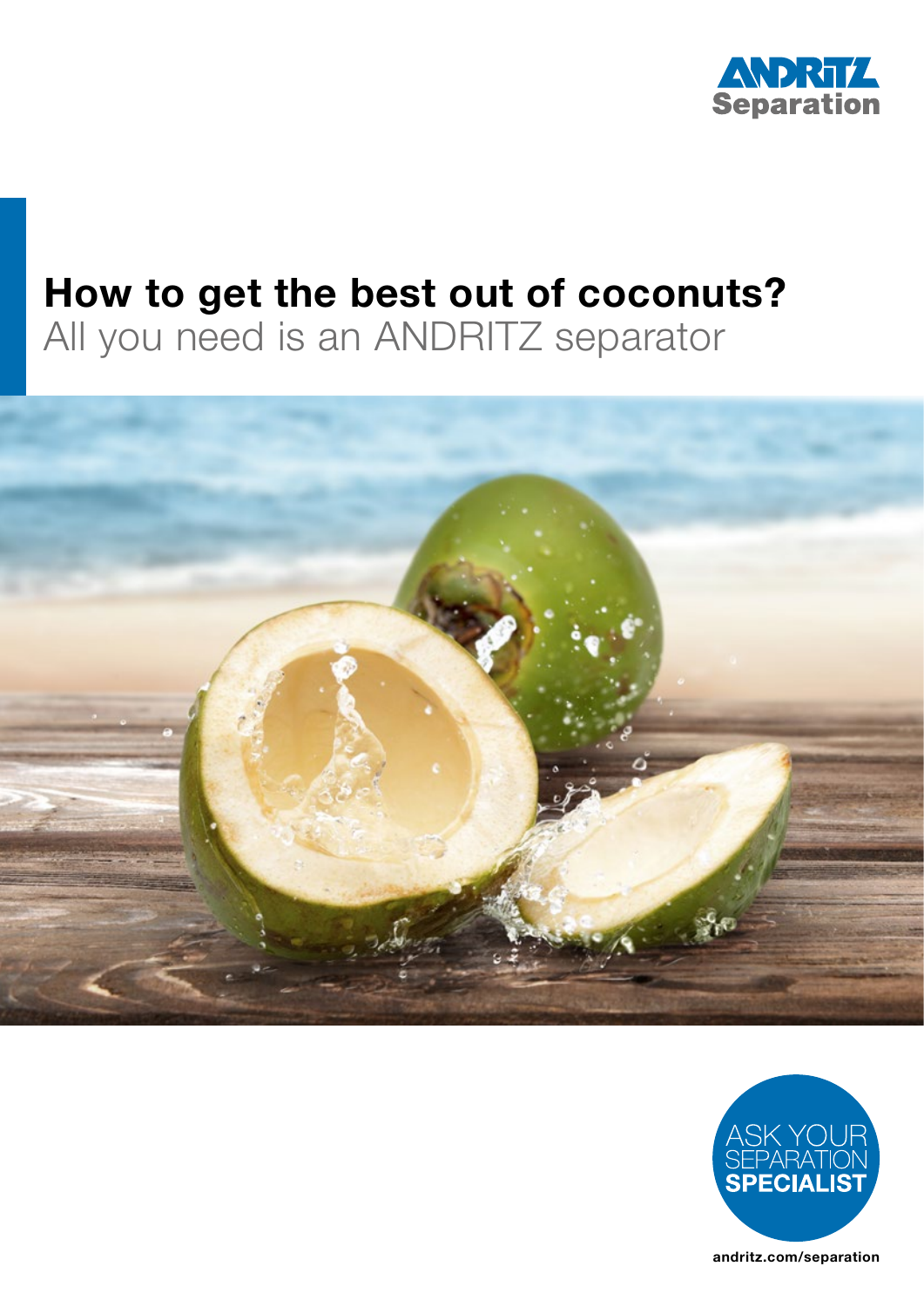# ANDRITZ separators for coconut water processing

When you think about tropical beaches with blue sea and white sand, relaxing in the shade of a palm tree, you're not only dreaming about a relaxing experience. In fact, those palms – coconut palm trees – can give you one of the healthiest and most refreshing drinks you have ever tasted – coconut water. In order to get the best out of coconuts, you have to remove the impurities from the liquid; thanks to ANDRITZ separators, you can do that efficiently and still keep all the natural properties of the coconut water.

#### Why is coconut water so healthy?

Coconut water is the sweet liquid present inside young, tender coconuts. It is rich in electrolytes, such as calcium, potassium, magnesium, and sodium. These minerals have essential functions, affecting body fluids for instance, blood pH, and muscle functions. It is naturally very low in fat and sugar, meaning that it is cholesterolfree and low in calories. Coconut water is a natural, isotonic beverage with the same level of electrolytic balance as we have in our blood. It is the "fluid of life" and can be injected intravenously in an emergency.



#### ANDRITZ separators help you get the best out of coconut water

In a coconut water processing line, water is collected in tanks after the coconuts have been cracked. As this liquid contains oil and small particles like coconut meat, a separator is needed to separate and remove solids and to separate the oil from the water, preventing oxidation and discoloration. The separators specially designed by ANDRITZ SEPARATION are able to maintain the highest nutritional value and all the healthy properties of the water present inside the coconuts. And the water flavor profile is maintained without compromise. We provide a plug-and-play solution that fits perfectly into the processing line. Our separators are easy to install, operate, and maintain, with the high g-force ensuring extremely efficient separation.



Coconut water vs. sports drinks

| <b>Component</b> | <b>Sports drinks</b><br>(mg/100 ml) | <b>Coconut water</b><br>(mg/100 ml) |
|------------------|-------------------------------------|-------------------------------------|
| Potassium        | 11.7                                | 294                                 |
| Sodium           | 41                                  | 25                                  |
| Chloride         | 39                                  | 118                                 |
| Magnesium        |                                     | 10                                  |
| Sugars           | 6                                   | 5                                   |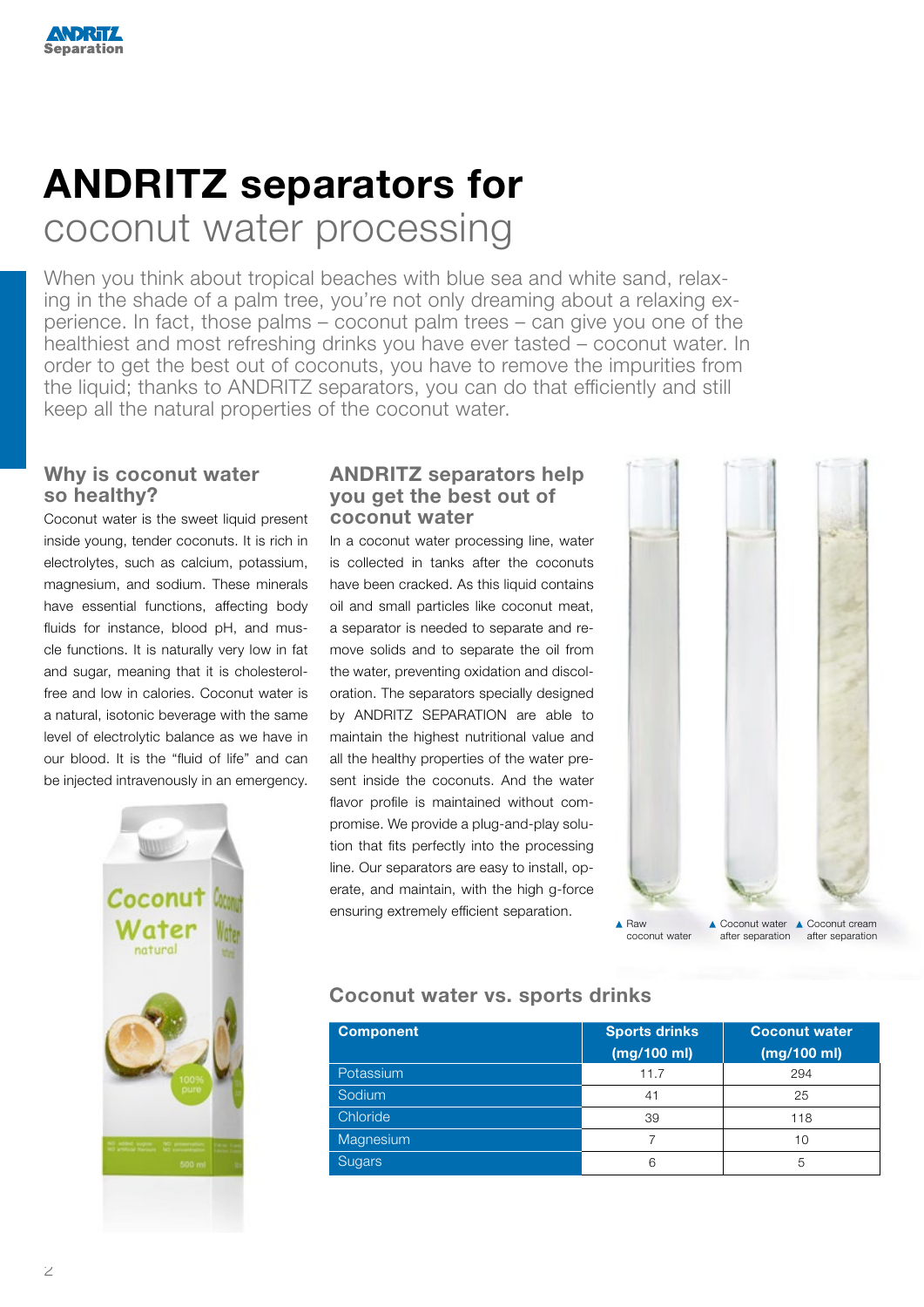

1. Raw coconut water collecting tank, 2. Separator, 3. Pasteurizer system, 4. Coconut water storage tank

#### **Benefits**

- **Preservation of nutritional** properties
- **Preservation of flavor**
- Easy to install, operate, and maintain
- **Easy cleaning thanks to CIP system**
- High level of automation guaranteeing safety and efficiency
- Continuous processing

# Field of application

**Coconut water separation** 

# Standard scope of supply

- Complete, pre-mounted separator skid with all instruments, valves, and controls
- Flow-rate indicator
- Control panel with color touch-screen display

# **Optional**

- **Feed unit for operating water**
- Clarifier sight glasses
- **Turbidity control**



▲ Coconut water separator model CA41 S

| Model*                   | <b>CA51 S</b>   | <b>CA71 S</b> | <b>CA91 S</b> | <b>CA141 S</b> | <b>CA201 S</b> | <b>CA301 S</b> | <b>CA401 S</b> |
|--------------------------|-----------------|---------------|---------------|----------------|----------------|----------------|----------------|
| Capacity (I/h)           | 3.500           | 5,000         | 8,000         | 10.000         | 15,000         | 20,000         | 30,000         |
| Motor (kW)               | 11              | 15            | 18.5          | 22             | 30             | 45             | 55             |
| Separator weight<br>(kg) | 1.060           | .250          | 1,250         | 2,100          | 2,200          | 3.700          | 4,100          |
| Footprint (cm)           | $240 \times 98$ | 240 x 98      | 240 x 98      | 295 x 135      | 295 x 135      | 215 x 130      | 222 x 135      |
| Height (cm)              | 180             | 180           | 180           | 260            | 270            | 192            | 201            |

\* Skid-mounted sizes, except for CA301 S and CA401 S